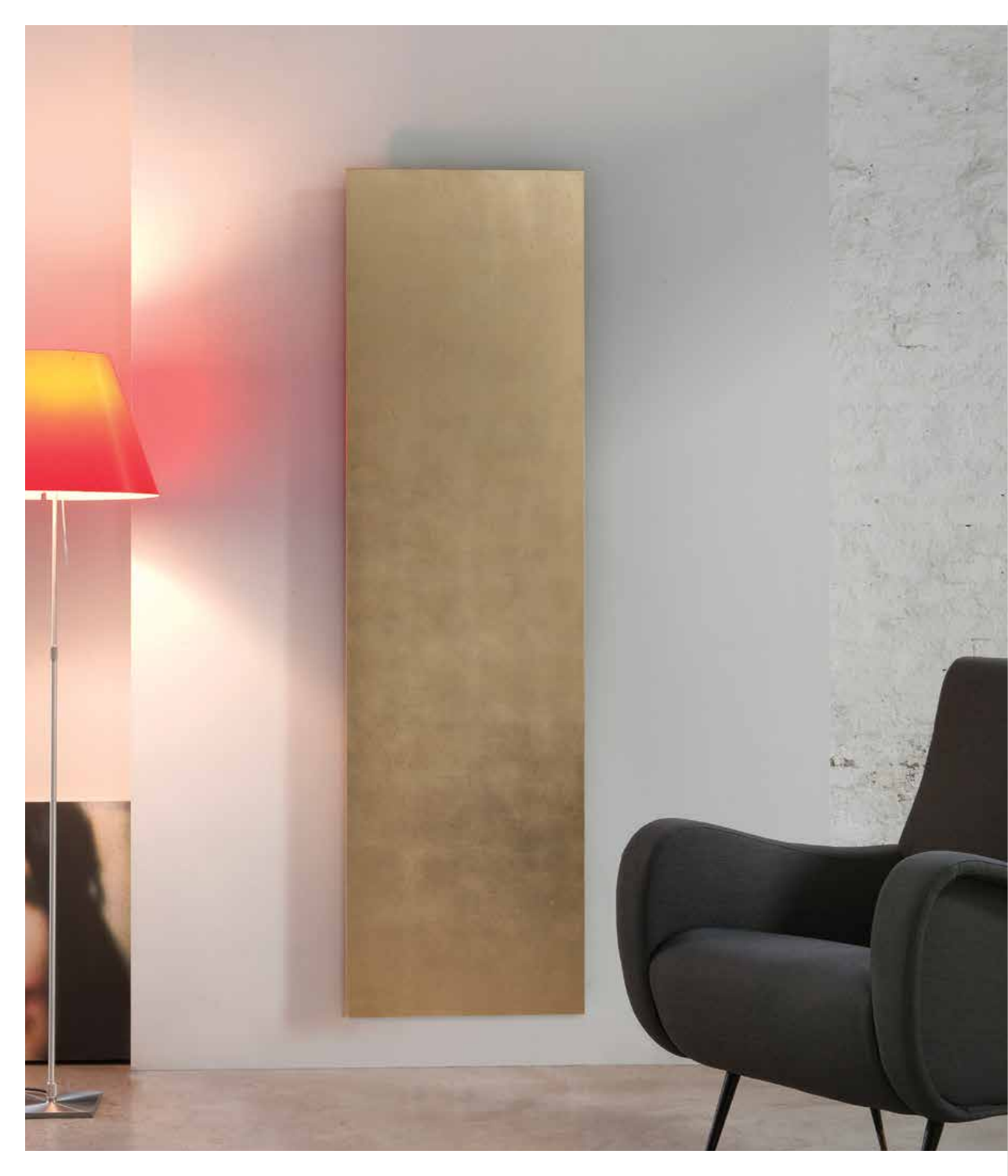

## **SMOOTH** prestige **design ridea**

#### $\begin{minipage}{0.5\linewidth} \begin{minipage}{0.5\linewidth} \begin{minipage}{0.5\linewidth} \end{minipage} \end{minipage} \begin{minipage}{0.5\linewidth} \begin{minipage}{0.5\linewidth} \begin{minipage}{0.5\linewidth} \end{minipage} \end{minipage} \begin{minipage}{0.5\linewidth} \begin{minipage}{0.5\linewidth} \end{minipage} \end{minipage} \begin{minipage}{0.5\linewidth} \begin{minipage}{0.5\linewidth} \end{minipage} \end{minipage} \begin{minipage}{0.5\linewidth} \begin{minipage}{0.5\linewidth} \end{minipage} \$

Metalli preziosi, contorni netti, lastre lisce, pareti riflettenti: la luce è amplificata per valorizzare l'arredamento e lo spazio lussuoso e prezioso. mummummummum

Precious metals, clean silhouettes, smooth plates, reflective walls: the light is amplified to improve the furnishing and the luxurious and precious space.

> *Finiture fotografate in questa pagina, in alto: Foglia argento e Foglia oro; in basso: barra portasalviette in Foglia oro. Nella pagina accanto, Foglia oro.*

*Finishes photographed on this page, from top: Silver leaf and Gold leaf; pictured below: towel bar in Gold leaf. On the opposite page: Gold leaf.*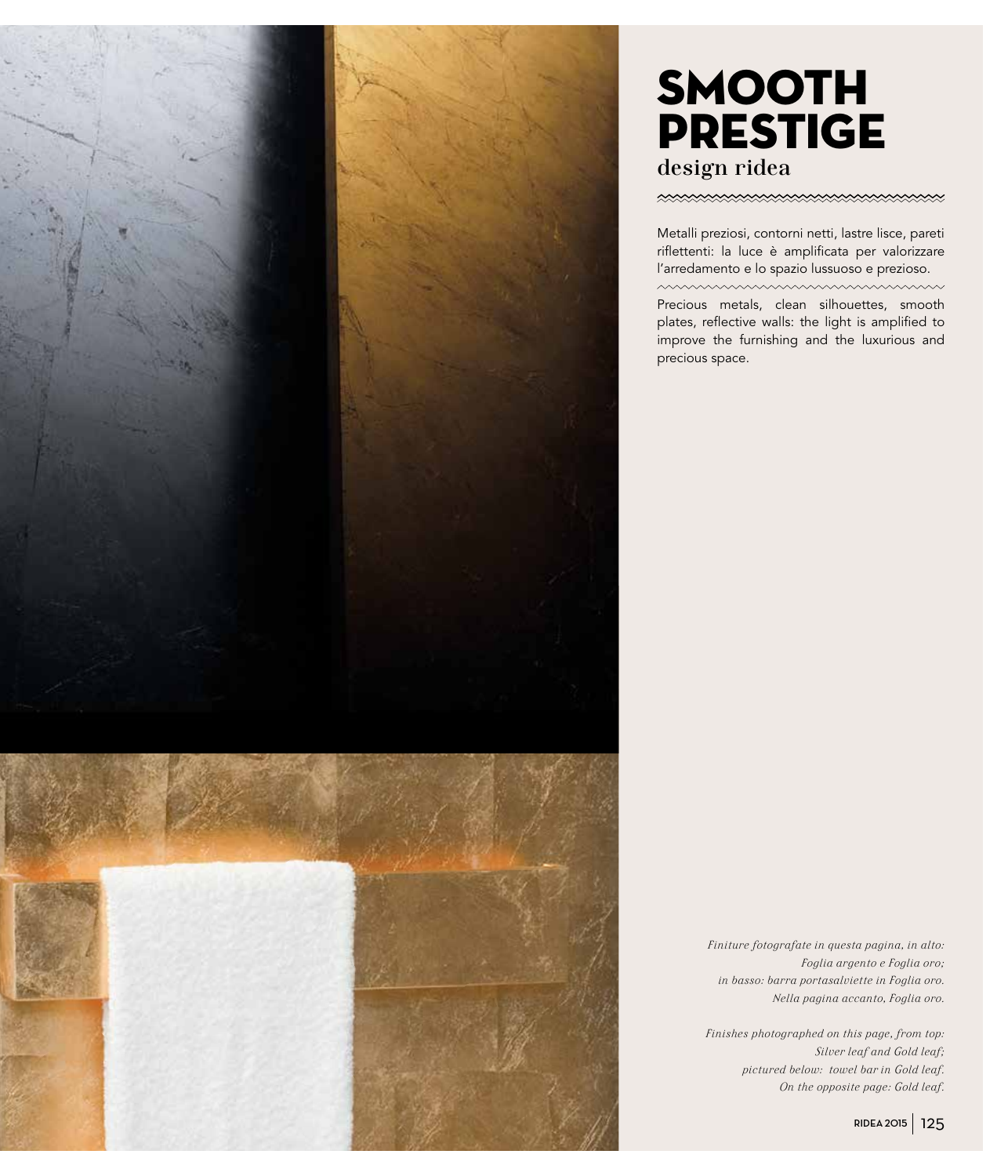# smooth prestige

| hxb<br>$\text{(cm)}$   | $\mathbf n$<br>numero<br>elementi/<br>elements<br>number | peso a<br>vuoto/<br>weight<br>empty<br>(kg) | volume<br>d'acqua /<br>water<br>volume<br>(dm <sup>3</sup> ) | a<br>$\text{(cm)}$ | $\mathbf c$<br>$\text{(cm)}$ | d<br>$\text{(cm)}$ | e<br>$\text{(cm)}$ | Os resa<br>termica/<br>thermal yield<br>$\Box t$ 50 $\degree$ C (watt) | O potenza<br>elettrica/<br>electrical power<br>(watt) | versione<br>$mista*/$<br>combined<br>version* | $apribile**/$<br>opening** | apribile/<br>opening     |
|------------------------|----------------------------------------------------------|---------------------------------------------|--------------------------------------------------------------|--------------------|------------------------------|--------------------|--------------------|------------------------------------------------------------------------|-------------------------------------------------------|-----------------------------------------------|----------------------------|--------------------------|
|                        |                                                          |                                             |                                                              |                    |                              |                    |                    |                                                                        | $\bigcirc$                                            | 40                                            | $\sqrt{2}$                 |                          |
| verticale/vertical     |                                                          |                                             |                                                              |                    |                              |                    |                    |                                                                        |                                                       |                                               |                            |                          |
| 120,0x40,0             |                                                          | 13,0                                        | 0,26                                                         | 28,0               | 64,0                         | 28,0               | 64,0               | 553                                                                    | 540                                                   | $\bullet$                                     | $\overline{\phantom{a}}$   |                          |
| 180,0x50,0             |                                                          | 24,0                                        | 0,42                                                         | 43,0               | 94,0                         | 43,0               | 94,0               | 913                                                                    | 900                                                   | $\bullet$                                     | $\sim$                     | $\bullet$                |
| 200,0x60,0             |                                                          | 32,0                                        | 0,58                                                         | 53,0               | 94,0                         | 53,0               | 94,0               | 1201                                                                   | 1200                                                  | $\bullet$                                     | $\sim$                     | $\bullet$                |
| orizzontale/horizontal |                                                          |                                             |                                                              |                    |                              |                    |                    |                                                                        |                                                       |                                               |                            |                          |
| 40,0x120,0             |                                                          | 13,0                                        | 0,26                                                         | 28,0               | 64,0                         | 28,0               | 64,0               | 553                                                                    | 540                                                   | $\bullet$                                     | $\bullet$                  | $\overline{\phantom{a}}$ |
| 50,0x180,0             | $\mathbf{1}$                                             | 24,0                                        | 0,42                                                         | 43,0               | 94,0                         | 43,0               | 94,0               | 913                                                                    | 900                                                   | $\bullet$                                     | $\bullet$                  | $\overline{\phantom{a}}$ |
| 60,0x200,0             |                                                          | 32,0                                        | 0,58                                                         | 53,0               | 94,0                         | 53,0               | 94,0               | 1201                                                                   | 1200                                                  | $\bullet$                                     | $\bullet$                  | $\overline{\phantom{a}}$ |